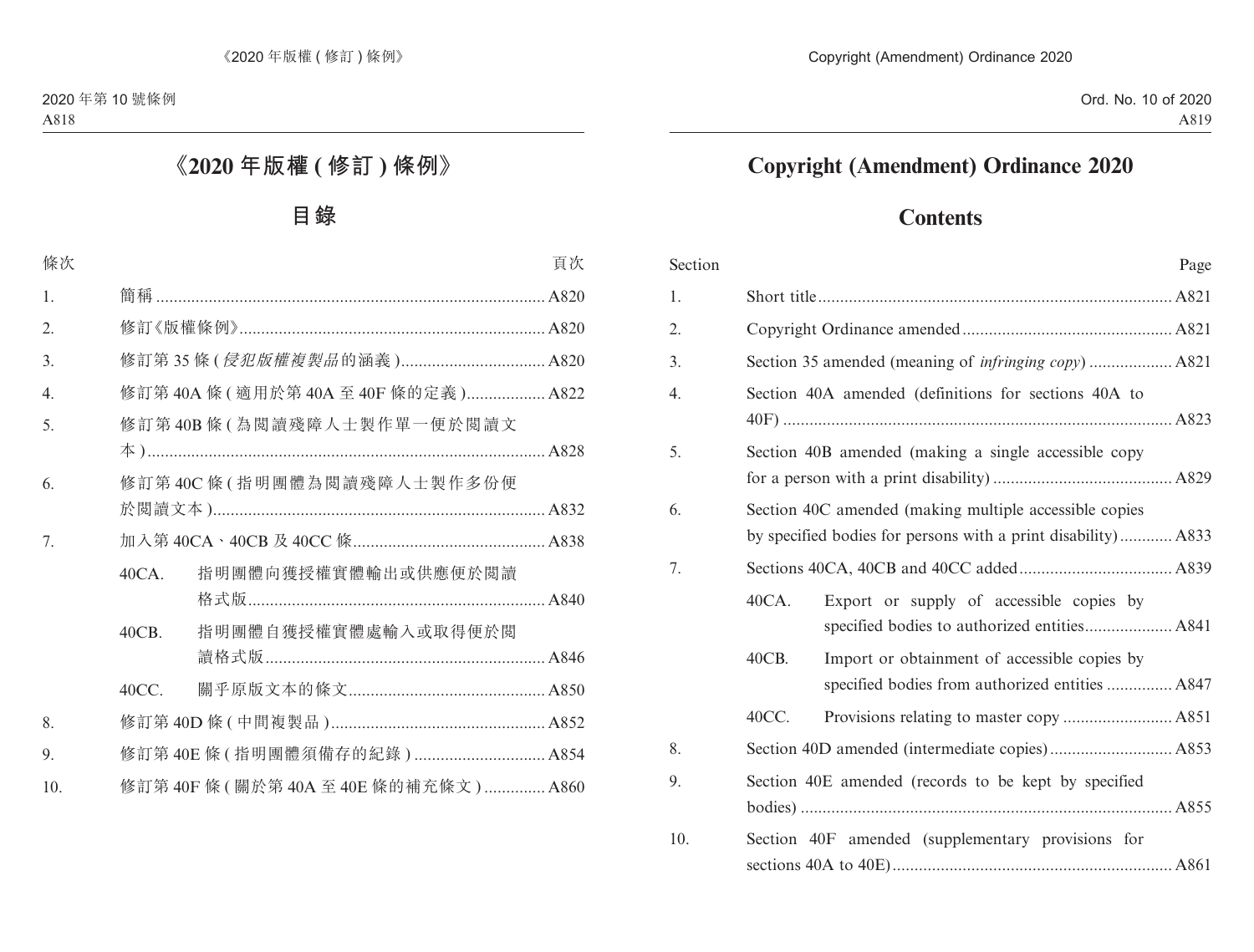Section 1

Ord. No. 10 of 2020 A821

#### **HONG KONG SPECIAL ADMINISTRATIVE REGION**

#### ORDINANCE NO. 10 OF 2020



Carrie LAM Chief Executive 24 June 2020

An Ordinance to amend the Copyright Ordinance to enhance copyright exceptions relating to persons with a print disability, in order to bring those exceptions into line with the standards set out in the Marrakesh Treaty to Facilitate Access to Published Works for Persons Who Are Blind, Visually Impaired or Otherwise Print Disabled.

[26 June 2020]

Enacted by the Legislative Council.

#### **1. Short title**

This Ordinance may be cited as the Copyright (Amendment) Ordinance 2020.

#### **2. Copyright Ordinance amended**

The Copyright Ordinance (Cap. 528) is amended as set out in sections 3 to 10.

- **3. Section 35 amended (meaning of** *infringing copy***)**
	- (1) Section  $35(7)(b)$ , Chinese text— **Repeal**

"文本"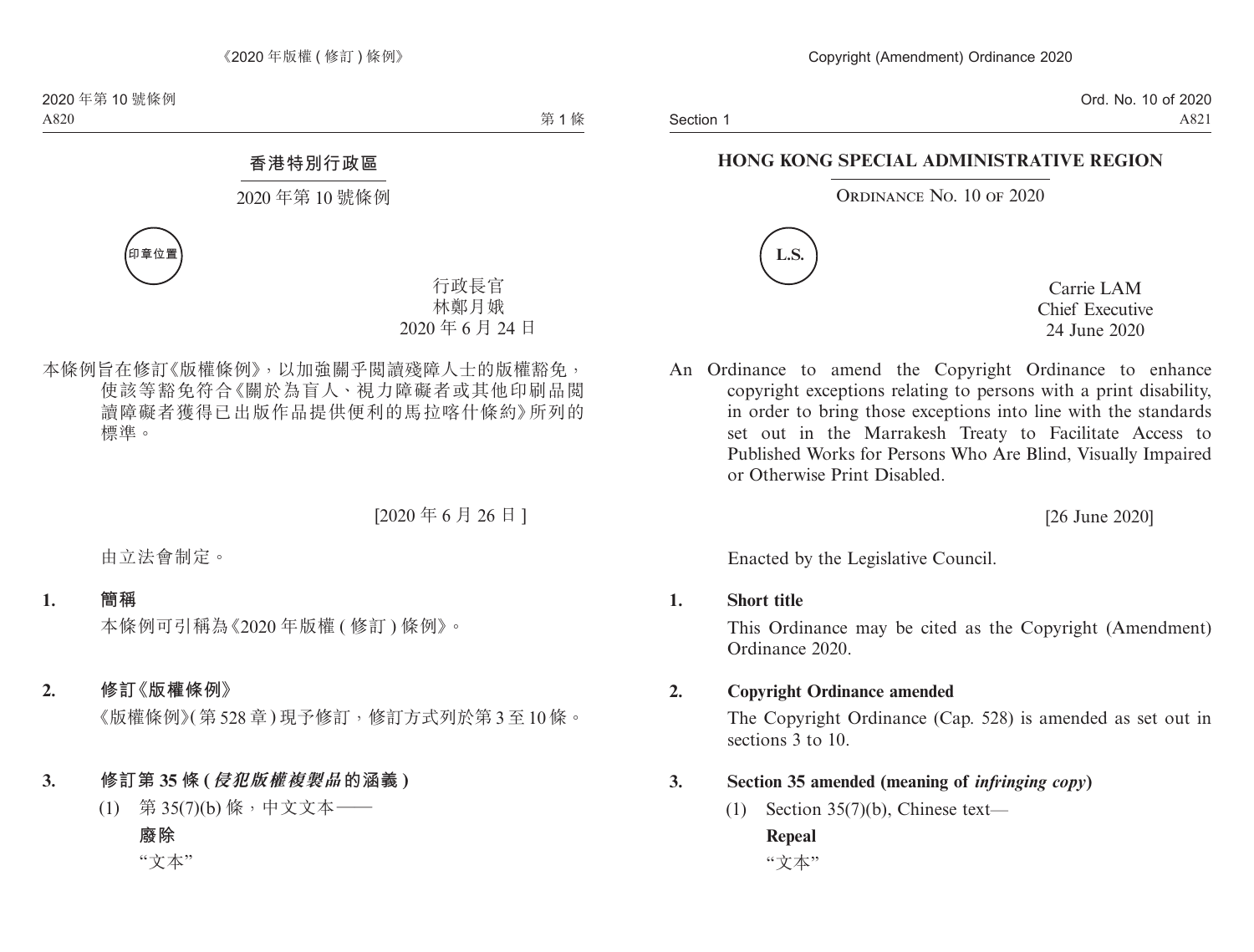|           | . 10 of 2020<br>Ord. No. |
|-----------|--------------------------|
| Section 4 | A823                     |

#### **Substitute**

"格式版".

(2) Section 35(7)(c), Chinese text—

#### **Repeal**

"文本"

## **Substitute**

"格式版".

(3) After section  $35(7)(c)$ —

#### **Add**

- "(ca) section 40CA(11) (accessible copies made by specified bodies for export or supply);
	- (cb) section 40CB(7) (accessible copies imported or obtained by specified bodies);".

## **4. Section 40A amended (definitions for sections 40A to 40F)**

(1) Section 40A—

#### **Renumber the section as section 40A(1).**

(2) Section 40A(1), definition of *accessible copy*—

## **Repeal**

"文本)"

## **Substitute**

"格式版)".

(3) Section 40A(1), definition of *print disability*, paragraph  $(c)$ —

## **Repeal**

 $\lq\lq$  : or"

#### **Substitute a semicolon.**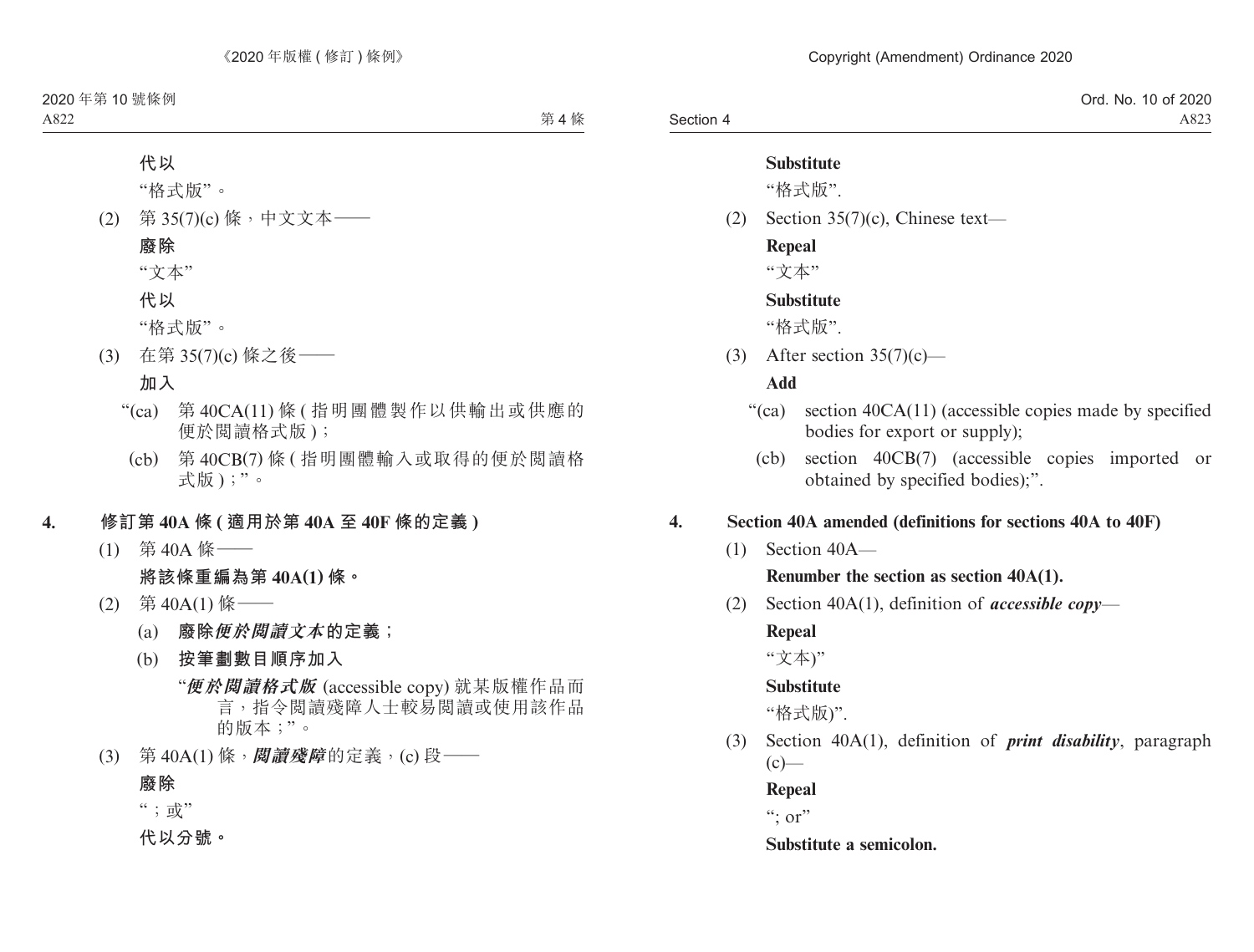|           | Ord. No. 10 of 2020 |
|-----------|---------------------|
| Section 4 | A825                |

(4) Section 40A(1), definition of *print disability*, paragraph (d), after the semicolon—

**Add**

 $\alpha$ "

(5) Section 40A(1), definition of *print disability*, after paragraph (d)—

## **Add**

- "(e) a perceptual or reading disability (including dyslexia) which cannot be improved to give the person (*relevant person*) visual function substantially equivalent to that of a person who has no such disability, such that the relevant person is unable to read to substantially the same degree as a person who has no such disability;".
- (6) Section 40A(1), definition of *specified body*—

# **Repeal paragraph (d)**

## **Substitute**

- "(d) an organization that—
	- (i) is not established or conducted for profit; and
	- (ii) has a main object or main function that is charitable or otherwise concerned with the advancement of welfare for persons with a print disability;".
- (7) Section 40A(1)—

## **Add in alphabetical order**

"*authorized entity* (獲授權實體) means a body—

(a) that is in a jurisdiction outside Hong Kong that—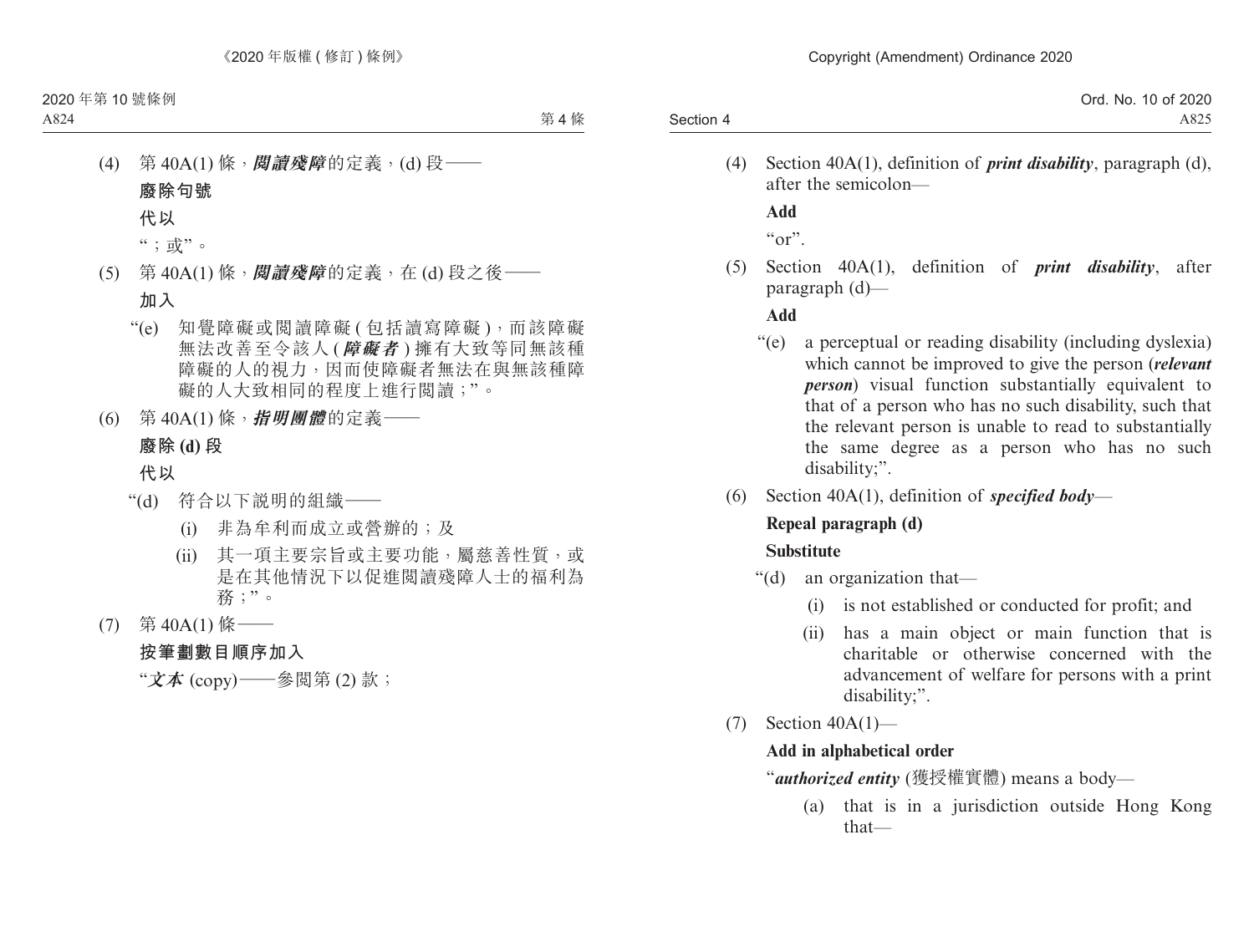- (i) is a member of the World Trade Organization; or
- (ii) is a contracting party to the Marrakesh Treaty to Facilitate Access to Published Works for Persons Who Are Blind, Visually Impaired or Otherwise Print Disabled adopted at Marrakesh in 2013, as revised or amended from time to time; and
- (b) that—
	- (i) is not established or conducted for profit; and
	- (ii) has a main object or main function that is charitable or otherwise concerned with the advancement of welfare for persons with a print disability;

 $\textit{copy}$  (文本)—see subsection (2);

*supply* (供應), in relation to an accessible copy, includes—

- (a) make the copy available, by wire or wireless means, in such a way that the person to whom the copy is made available may access it from a place and at a time chosen by the person (for example, make the copy available through the Internet); and
- (b) distribute the copy.".
- (8) After section  $40A(1)$ —

## **Add**

"(2) A reference in section 40B, 40C, 40CA or 40CB to a copy of the whole or part of a work includes a copy of the whole or part of the work in audio form, such as an audiobook.".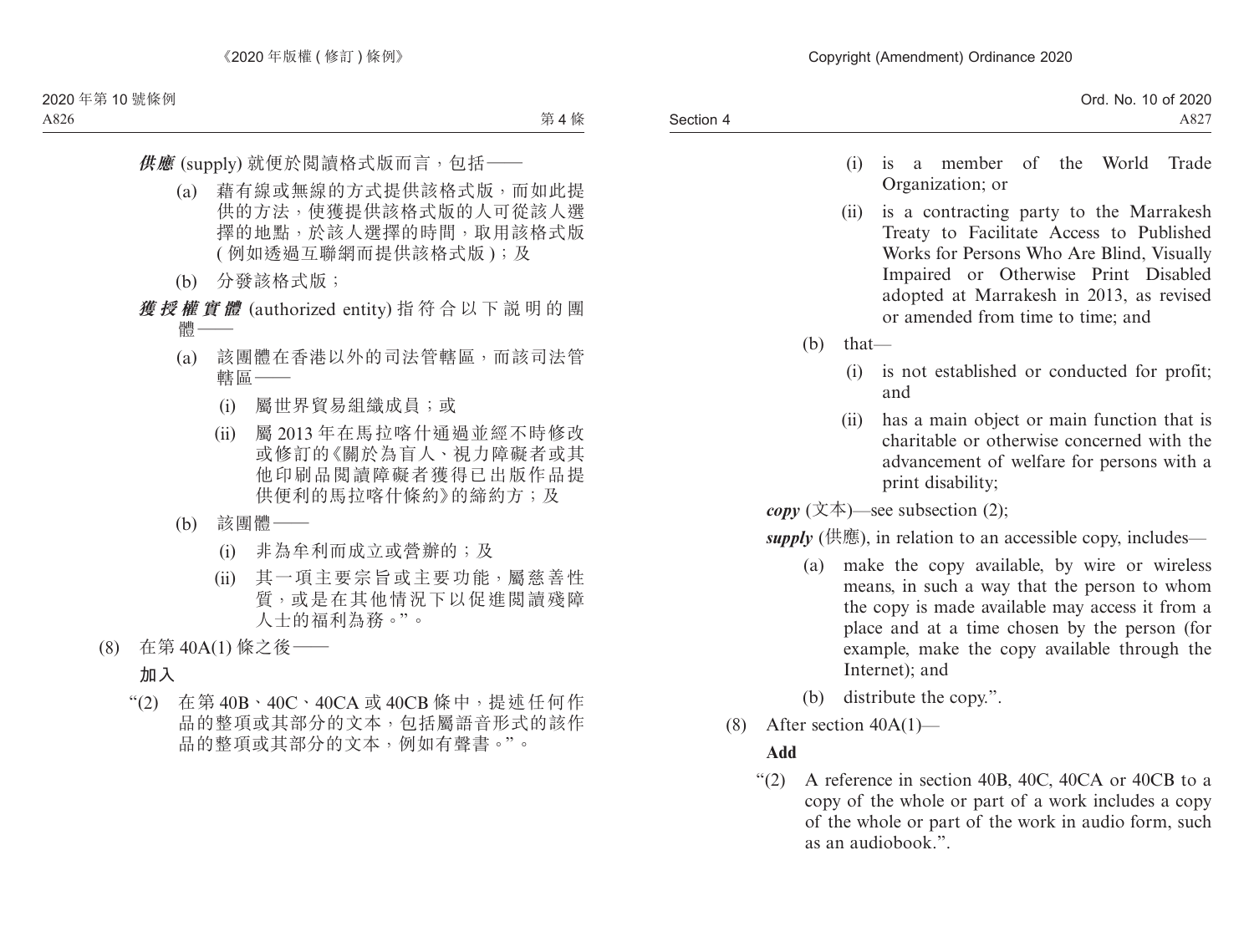|           | Ord. No. 10 of 2020 |
|-----------|---------------------|
| Section 5 | A829                |

#### **5. Section 40B amended (making a single accessible copy for a person with a print disability)**

(1) Section 40B, Chinese text, heading—

**Repeal** "**文本**" **Substitute** "**格式版**".

(2) Section 40B—

#### **Repeal subsection (1)**

#### **Substitute**

- "(1) Subject to section 40CC, if a person with a print disability possesses, or otherwise has lawful access to, a copy of the whole or part of a literary, dramatic, musical or artistic work (*master copy*), and the master copy is not accessible to the person because of the disability, making an accessible copy of the master copy by or on behalf of the person for the person's personal use is not an infringement of copyright in the work or—
	- (a) for a published edition of the work—in the typographical arrangement of the published edition; or
	- (b) for an audio form of the work—in the sound recording of the work.".
- (3) Section 40B—

**Repeal subsection (2).**

(4) Section 40B—

**Repeal subsection (3) Substitute**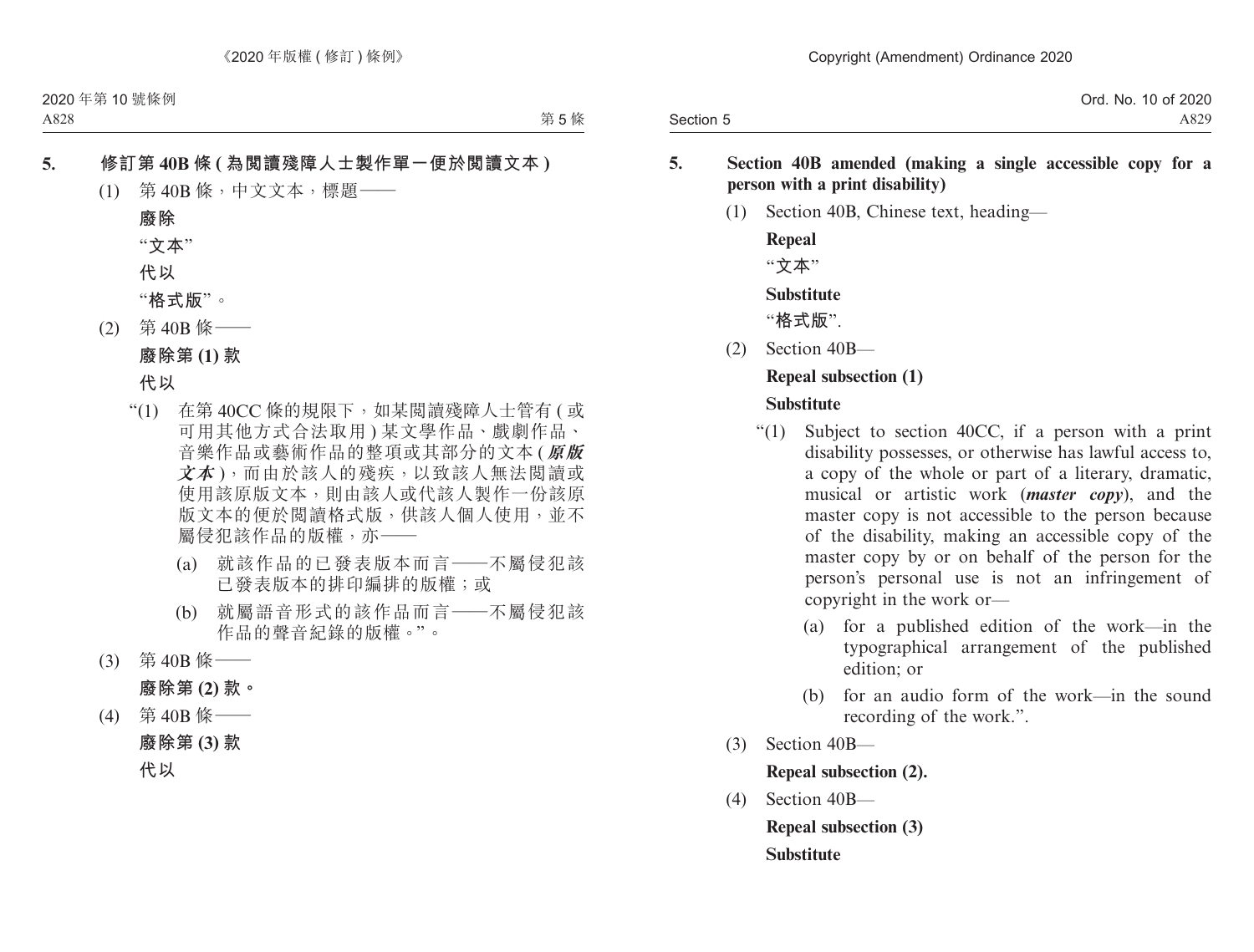Section 5 Ord. No. 10 of 2020 A831

- "(3) Subsection (1) does not apply unless, at the time when the accessible copy is made, the maker of the copy is satisfied, after making reasonable enquiries, that no copy of the relevant copyright work in a form that is accessible to the person with a print disability can be obtained at a reasonable commercial price.".
- (5) Section 40B(4), Chinese text—

## **Repeal**

everything before "而招致"

## **Substitute**

- "(4) 如任何人根據本條,代閱讀殘障人士製作便於閱讀 格式版,並就此收取費用,該費用不得超逾為製作 和供應該格式版".
- (6) Section 40B(5), Chinese text—

## **Repeal**

"文本 ( 若非因本條即屬侵犯版權複製品者 ) 按照本條製 作或供應, 但其後該文本"

## **Substitute**

"格式版 ( 若非因本條即屬侵犯版權複製品者 ) 按照本條 製作或供應,但其後該格式版" .

(7) Section  $40B(5)(a)$ , Chinese text—

## **Repeal**

"文本"

## **Substitute**

"格式版".

(8) Section 40B(5)(b), Chinese text—

# **Repeal**

"文本"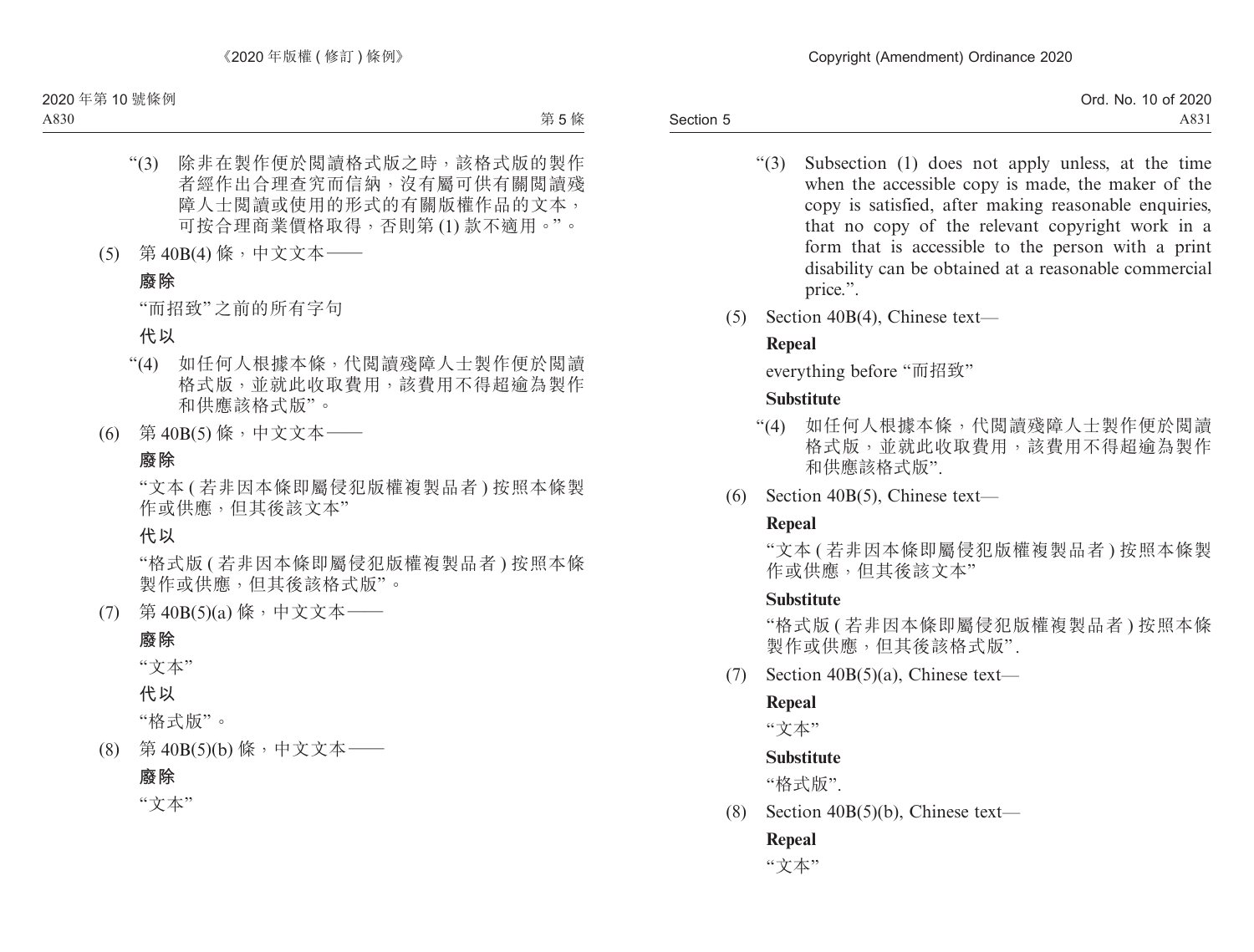#### **Substitute**

"格式版".

**6. Section 40C amended (making multiple accessible copies by specified bodies for persons with a print disability)**

(1) Section 40C, Chinese text, heading—

**Repeal**

"**文本**"

**Substitute**

"**格式版**".

(2) Section 40C—

#### **Repeal subsection (1)**

#### **Substitute**

- "(1) Subject to section 40CC, if a specified body possesses, or otherwise has lawful access to, a copy of the whole or part of a literary, dramatic, musical or artistic work that has been published or otherwise made publicly available in any media (*master copy*), and the master copy is not accessible to persons with a print disability, the doing of an act specified in subsection (1A) by the body is not an infringement of copyright in the work or—
	- (a) for a published edition of the work—in the typographical arrangement of the published edition; or
	- (b) for an audio form of the work—in the sound recording of the work.
- (1A) The following acts are specified for the purposes of subsection (1)—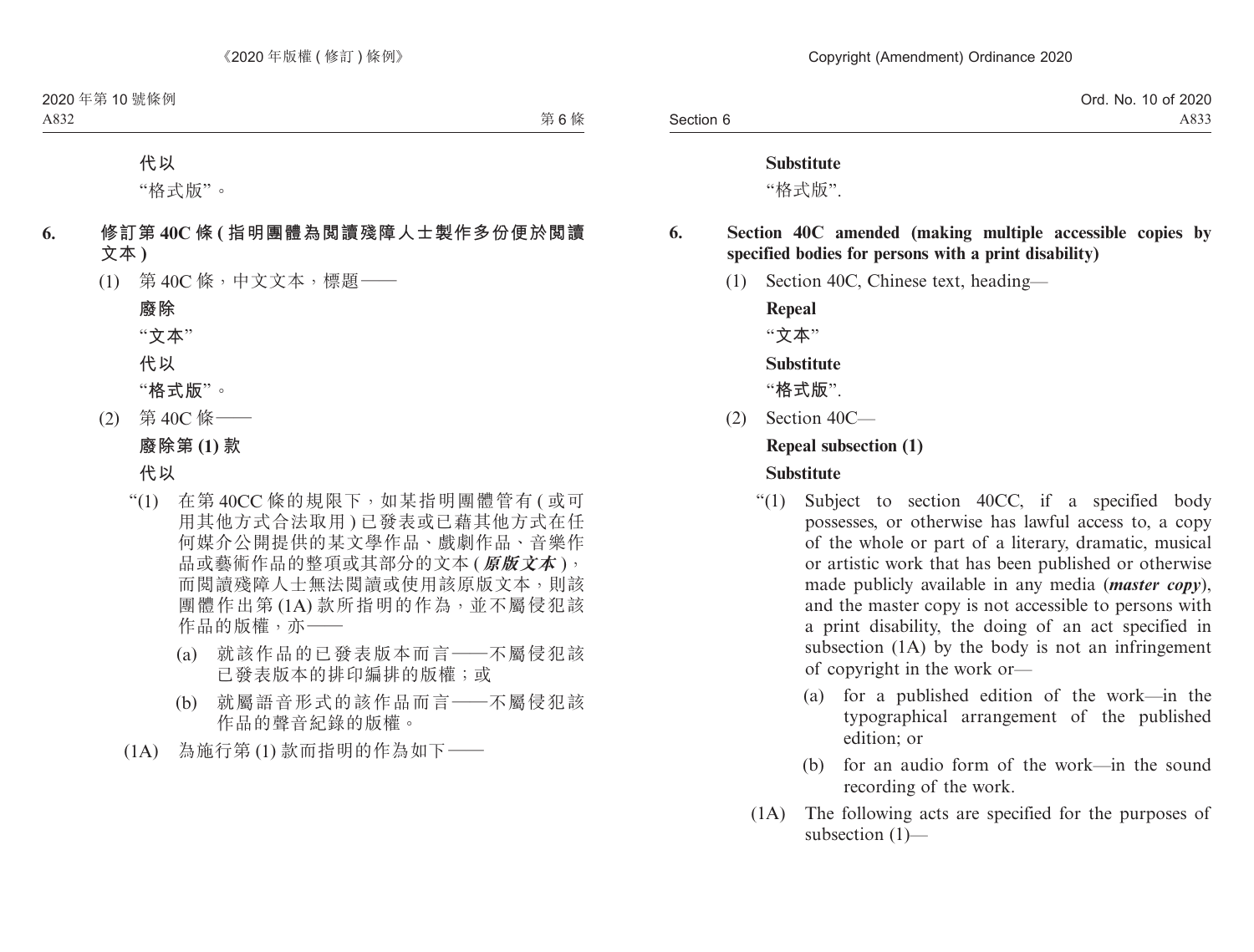|           | Ord. No. 10 of 2020 |
|-----------|---------------------|
| Section 6 | A835                |

- (a) making accessible copies of the master copy for persons with a print disability for their personal use;
- (b) supplying the accessible copies to those persons for their personal use.
- (1B) If a specified body has made an accessible copy of a master copy under subsection (1), the doing of an act specified in subsection (1C) by the body is also not an infringement of copyright in the work or—
	- (a) for a published edition of the work—in the typographical arrangement of the published edition; or
	- (b) for an audio form of the work—in the sound recording of the work.
- (1C) The following acts are specified for the purposes of subsection (1B)—
	- (a) making further accessible copies from the accessible copy concerned for persons with a print disability for their personal use;
	- (b) supplying the accessible copies so made to those persons for their personal use.".
- (3) Section 40C—

**Repeal subsection (2).**

(4) Section 40C—

## **Repeal subsection (3)**

## **Substitute**

"(3) Subsections (1) and (1A) do not apply unless, at the time when the accessible copies are made, the specified body is satisfied, after making reasonable enquiries, that no copy of the relevant copyright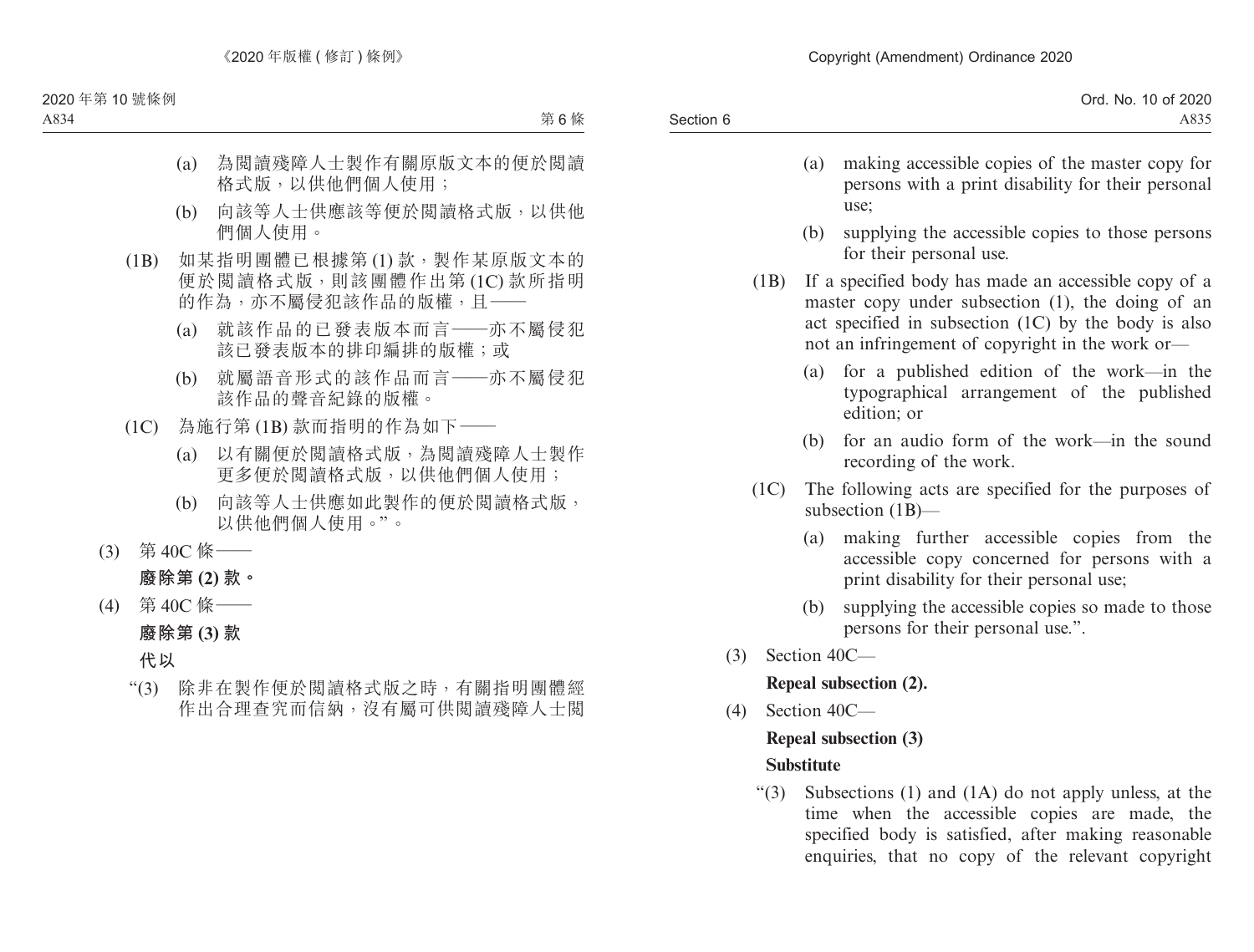|           | Ord. No.<br>10 of 2020 |
|-----------|------------------------|
| Section 6 | $A83-$                 |

work in a form that is accessible to a person with a print disability can be obtained at a reasonable commercial price.

- (3A) Subsections (1B) and (1C) do not apply unless, at the time when the further accessible copies are made, the specified body is satisfied, after making reasonable enquiries, that no copy of the relevant copyright work in a form that is accessible to a person with a print disability can be obtained at a reasonable commercial price.".
- (5) Section 40C(4)(a), Chinese text—

## **Repeal**

"文本之前的一段合理時間內,將其製作或供應該等便 於閱讀文本"

#### **Substitute**

"格式版之前的一段合理時間內,將其製作或供應該等 格式版".

(6) Section  $40C(4)(b)$ , Chinese text—

## **Repeal**

"文本之後的一段合理時間內,將它已製作或供應該等 便於閱讀文本"

## **Substitute**

"格式版之後的一段合理時間內,將它已製作或供應該 等格式版".

 $(7)$  Section  $40C(5)$ —

## **Repeal**

"The requirement under subsection"

## **Substitute**

"Subsection".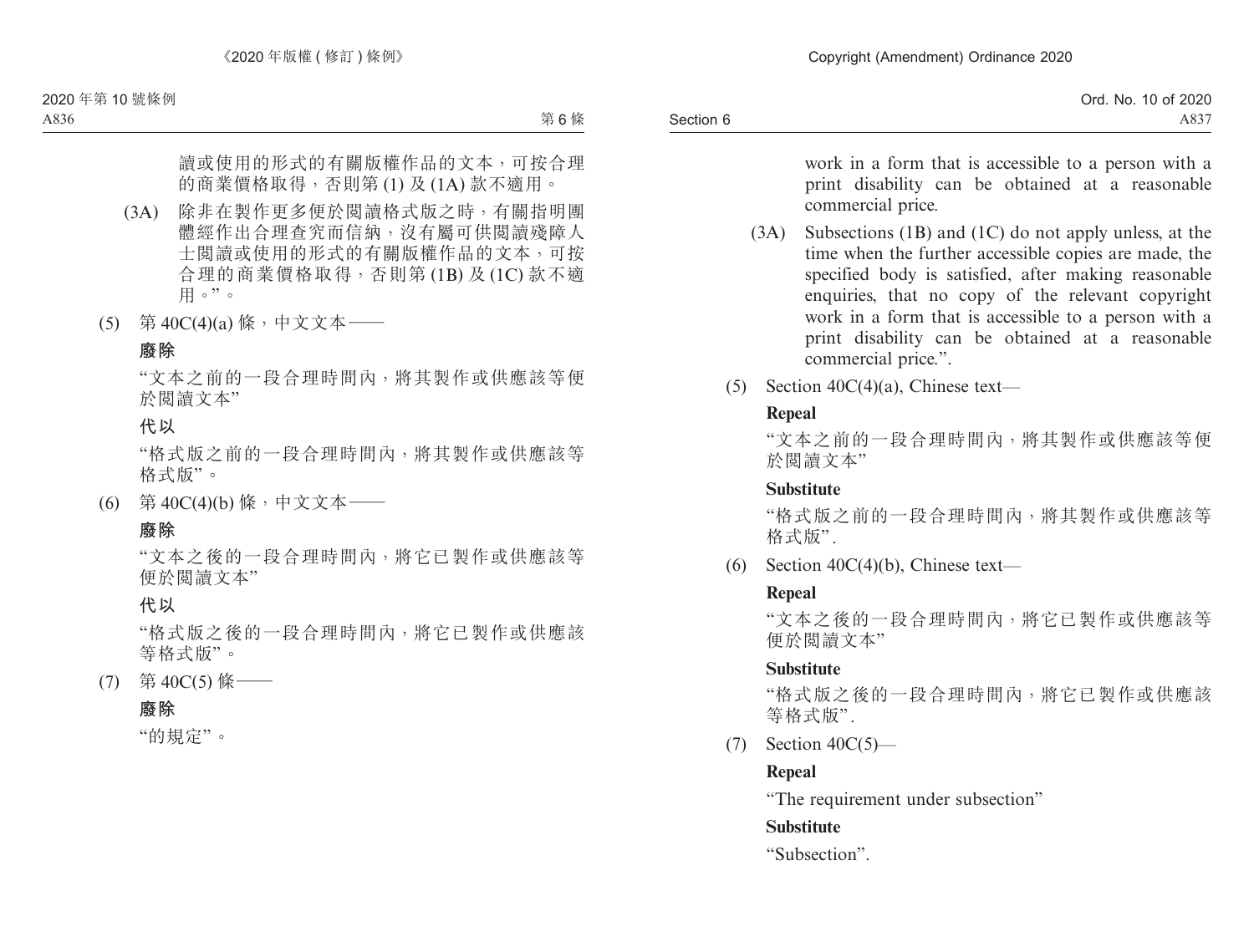(8) Section 40C(6), Chinese text—

#### **Repeal**

everything before "而招致"

#### **Substitute**

- "(6) 如指明團體根據本條,製作和供應便於閱讀格式 版,並就此收取費用,該費用不得超逾為製作和供 應該格式版".
- (9) Section 40C(7), Chinese text—

## **Repeal**

"文本 ( 若非因本條即屬侵犯版權複製品者 ) 按照本條製 作或供應,但其後該文本"

## **Substitute**

"格式版 ( 若非因本條即屬侵犯版權複製品者 ) 按照本條 製作或供應,但其後該格式版".

(10) Section 40C(7)(a), Chinese text—

## **Repeal**

"文本"

## **Substitute**

"格式版".

(11) Section 40C(7)(b), Chinese text—

## **Repeal**

"文本"

## **Substitute**

"格式版".

## **7. Sections 40CA, 40CB and 40CC added**

After section 40C—

**Add**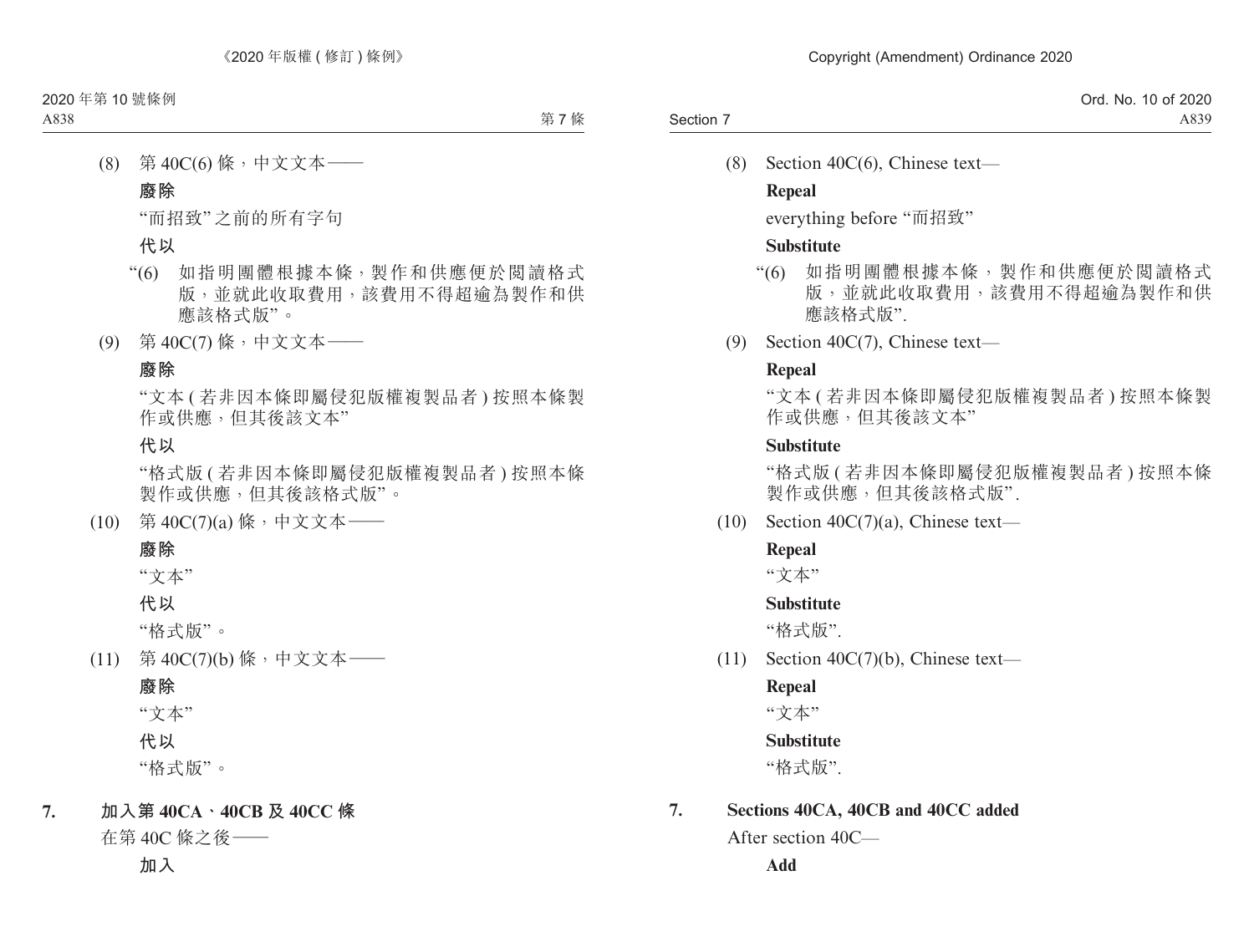|           | Ord. No. 10 of 2020 |
|-----------|---------------------|
| Section 7 | A84 <sub>1</sub>    |

#### "**40CA. Export or supply of accessible copies by specified bodies to authorized entities**

- (1) Subject to section 40CC, if a specified body possesses, or otherwise has lawful access to, a copy of the whole or part of a literary, dramatic, musical or artistic work that has been published or otherwise made publicly available in any media (*master copy*), and the master copy is not accessible to persons with a print disability, the doing of an act specified in subsection (2) by the body is not an infringement of copyright in the work or—
	- (a) for a published edition of the work—in the typographical arrangement of the published edition; or
	- (b) for an audio form of the work—in the sound recording of the work.
- (2) The following acts are specified for the purposes of subsection (1)—
	- (a) making an accessible copy of the master copy for the purpose of export or supply to an authorized entity;
	- (b) exporting or supplying the accessible copy to the entity.
- (3) Subsections (1) and (2) do not apply unless both of the following conditions are met by the specified body before exporting or supplying an accessible copy to an authorized entity—
	- (a) the body has obtained the entity's confirmation that no copy of the relevant copyright work in a form that is accessible to persons with a print disability can be obtained at a reasonable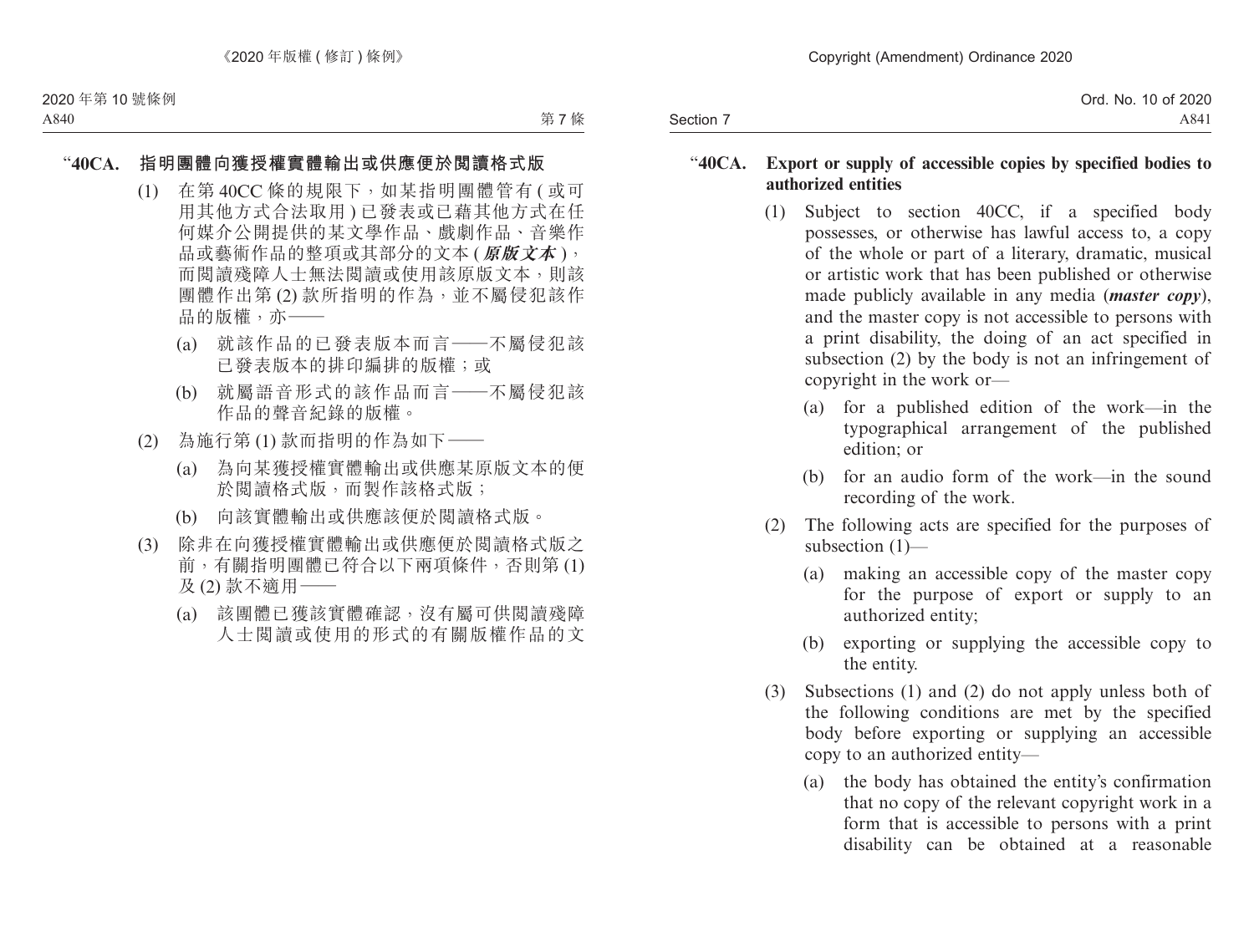commercial price in the jurisdiction the entity is in;

- (b) the body does not know, and does not have reasonable grounds for believing, that the accessible copy would be used otherwise than by persons with a print disability for their personal use.
- (4) If a specified body has made an accessible copy of a master copy under section 40C, the doing of an act specified in subsection (5) by the body is also not an infringement of copyright in the work or—
	- (a) for a published edition of the work—in the typographical arrangement of the published edition; or
	- (b) for an audio form of the work—in the sound recording of the work.
- (5) The following acts are specified for the purposes of subsection (4)—
	- (a) making another accessible copy from the accessible copy concerned for the purpose of export or supply to an authorized entity;
	- (b) exporting or supplying that other accessible copy to the entity.
- (6) Subsections (4) and (5) do not apply unless both of the following conditions are met by the specified body before exporting or supplying an accessible copy to an authorized entity—
	- (a) the body has obtained the entity's confirmation that no copy of the relevant copyright work in a form that is accessible to persons with a print disability can be obtained at a reasonable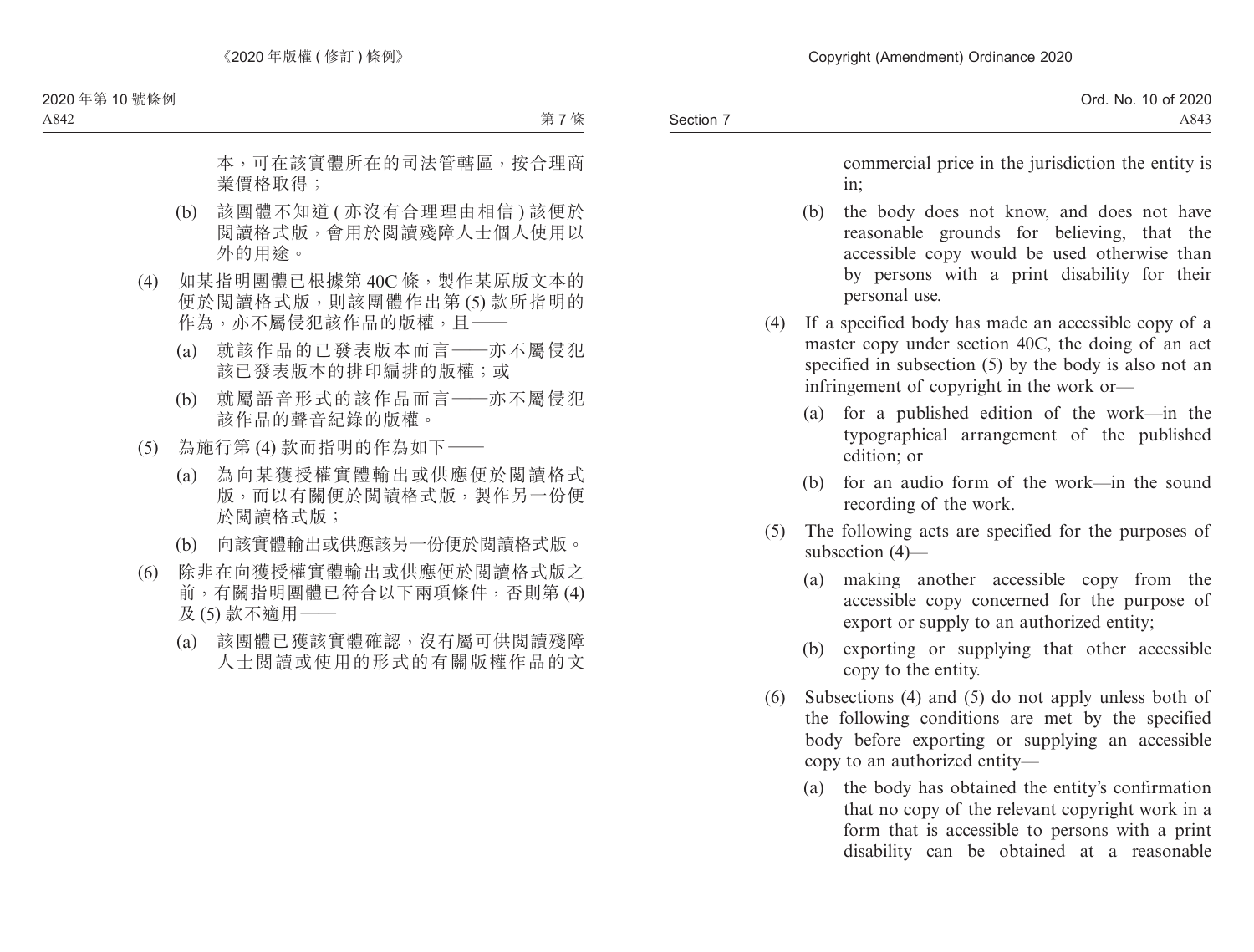commercial price in the jurisdiction the entity is in;

- (b) the body does not know, and does not have reasonable grounds for believing, that the accessible copy would be used otherwise than by persons with a print disability for their personal use.
- (7) In determining whether a specified body does not know, or does not have reasonable grounds for believing, that an accessible copy would be used otherwise than by persons with a print disability for their personal use, the court may have regard to all the circumstances including whether the body has obtained a confirmation from the authorized entity that the copy would only be provided to persons with a print disability for their personal use.
- (8) The specified body must—
	- (a) within a reasonable time before making, exporting or supplying the accessible copy, notify the relevant copyright owner of its intention to make, export or supply the copy; or
	- (b) within a reasonable time after making, exporting or supplying the accessible copy, notify the relevant copyright owner that it has made, exported or supplied the copy.
- (9) Subsection (8) does not apply if the specified body cannot, after making reasonable enquiries, ascertain the identity and contact details of the relevant copyright owner.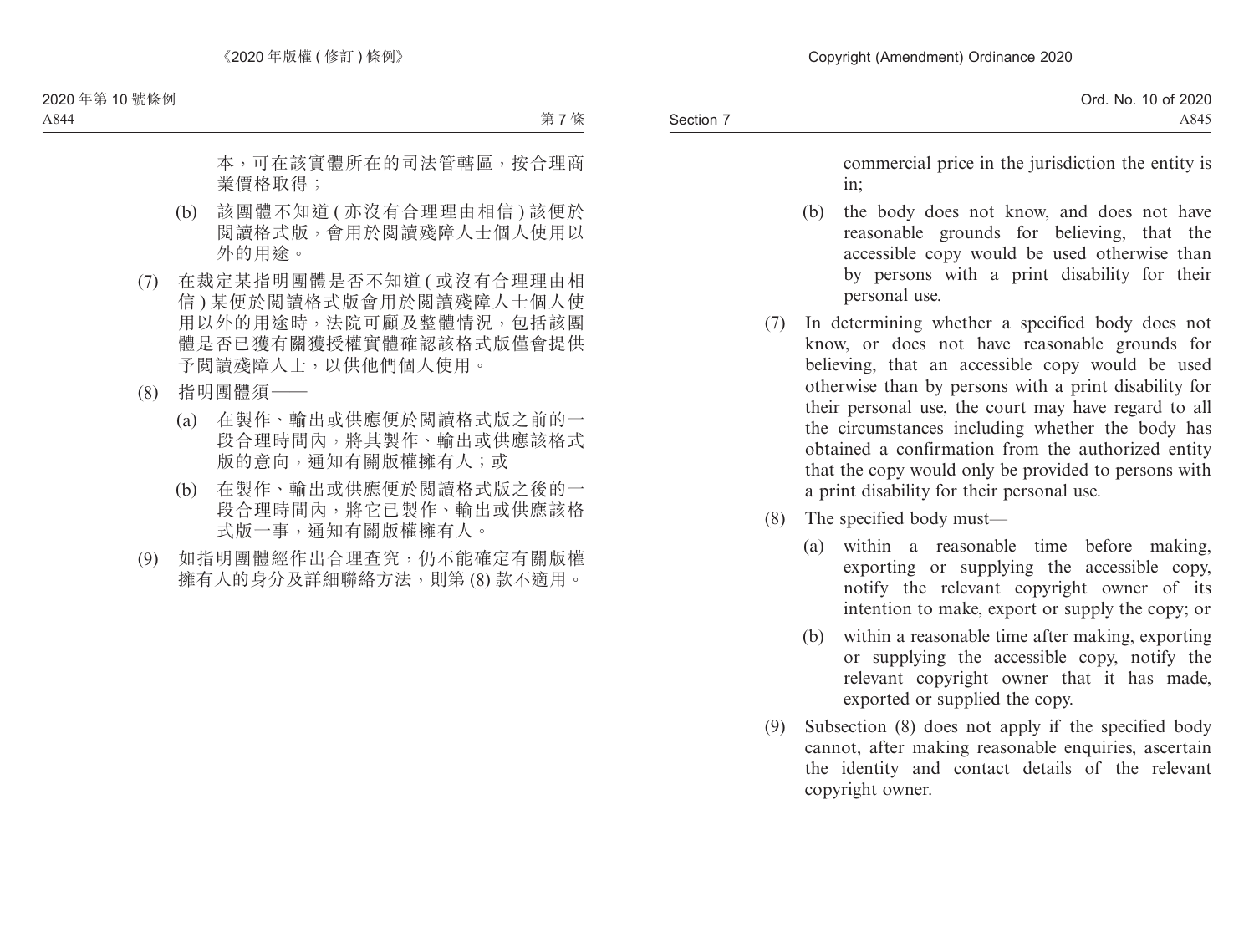Section 7 Ord. No. 10 of 2020 A847

- (10) If the specified body charges for making, exporting or supplying an accessible copy under this section, the sum charged must not exceed the cost incurred in making, exporting or supplying the copy.
- (11) Where an accessible copy which apart from this section would be an infringing copy is made, exported or supplied in accordance with this section but is subsequently dealt with, it is to be treated as an infringing copy—
	- (a) for the purpose of that dealing; and
	- (b) if that dealing infringes copyright, for all subsequent purposes.
- $(12)$  In subsection  $(11)$ 
	- *dealt with* (被用以進行交易) means sold, let for hire, or offered or exposed for sale or hire.

## **40CB. Import or obtainment of accessible copies by specified bodies from authorized entities**

- (1) The doing of an act specified in subsection (2) by a specified body for the purpose of supplying accessible copies of the whole or part of a literary, dramatic, musical or artistic work to persons with a print disability for their personal use is not an infringement of copyright in the work or—
	- (a) for a published edition of the work—in the typographical arrangement of the published edition; or
	- (b) for an audio form of the work—in the sound recording of the work.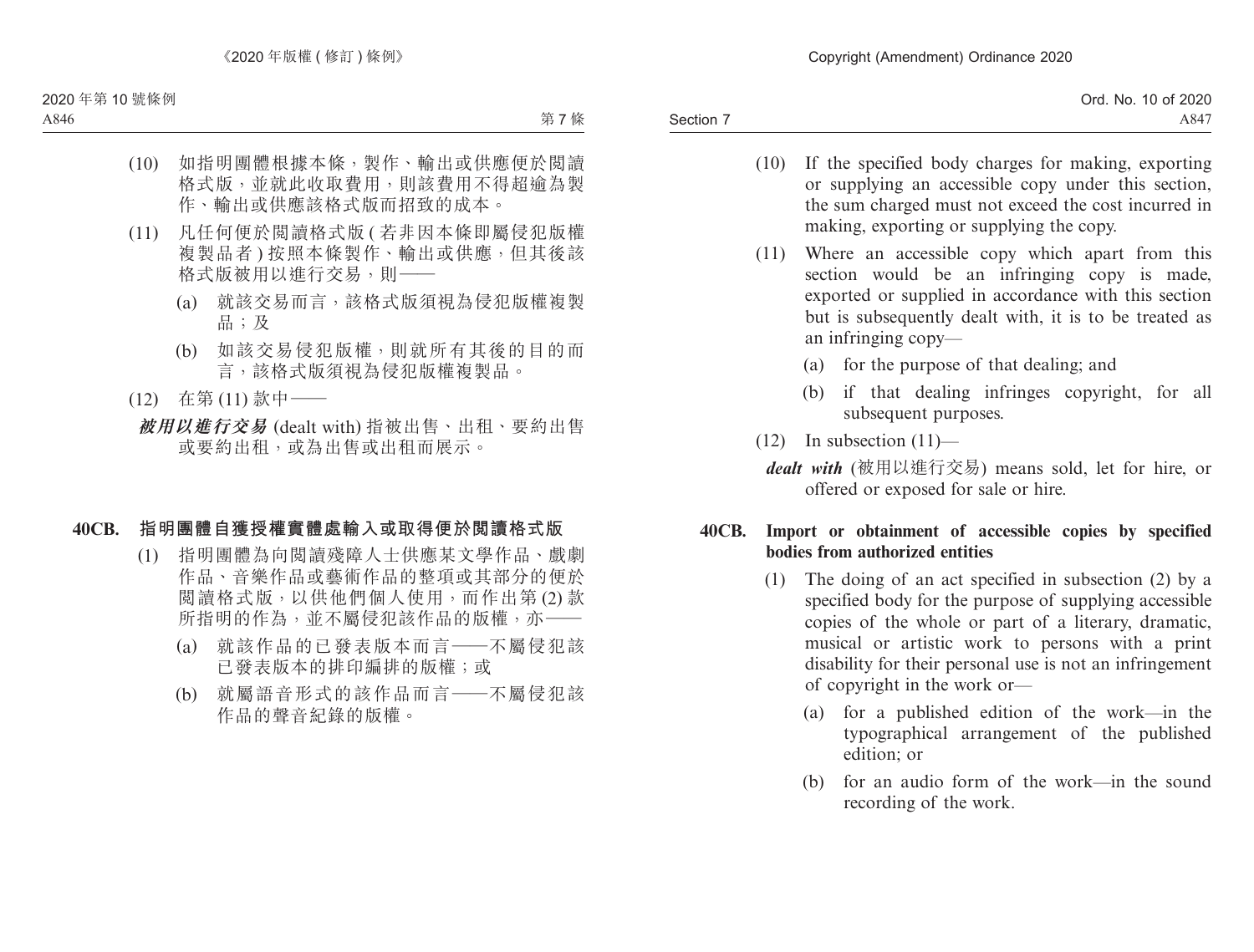| Ord. No. 10 of 2020 |
|---------------------|
| A849                |
|                     |

- (2) The following acts are specified for the purposes of subsection (1)—
	- (a) importing or obtaining an accessible copy of the work from an authorized entity;
	- (b) possessing the accessible copy so imported or obtained;
	- (c) making further accessible copies from the accessible copy so imported or obtained;
	- (d) supplying the accessible copies so imported, obtained or made.
- (3) Subsections (1) and (2) do not apply if—
	- (a) the accessible copy records, or the making of the accessible copy would involve recording, a performance of the whole or part of a musical work; or
	- (b) the accessible copy records, or the making of the accessible copy would involve recording, a performance of the whole or part of a dramatic work.
- (4) Also, subsections (1) and (2) do not apply unless, at the relevant time, the specified body is satisfied, after making reasonable enquiries, that no copy of the relevant copyright work in a form that is accessible to persons with a print disability can be obtained at a reasonable commercial price.
- $(5)$  In subsection  $(4)$ —

*relevant time* (有關時間) means—

(a) in relation to importing or obtaining an accessible copy of a work from an authorized entity—the time when the copy is imported or obtained; and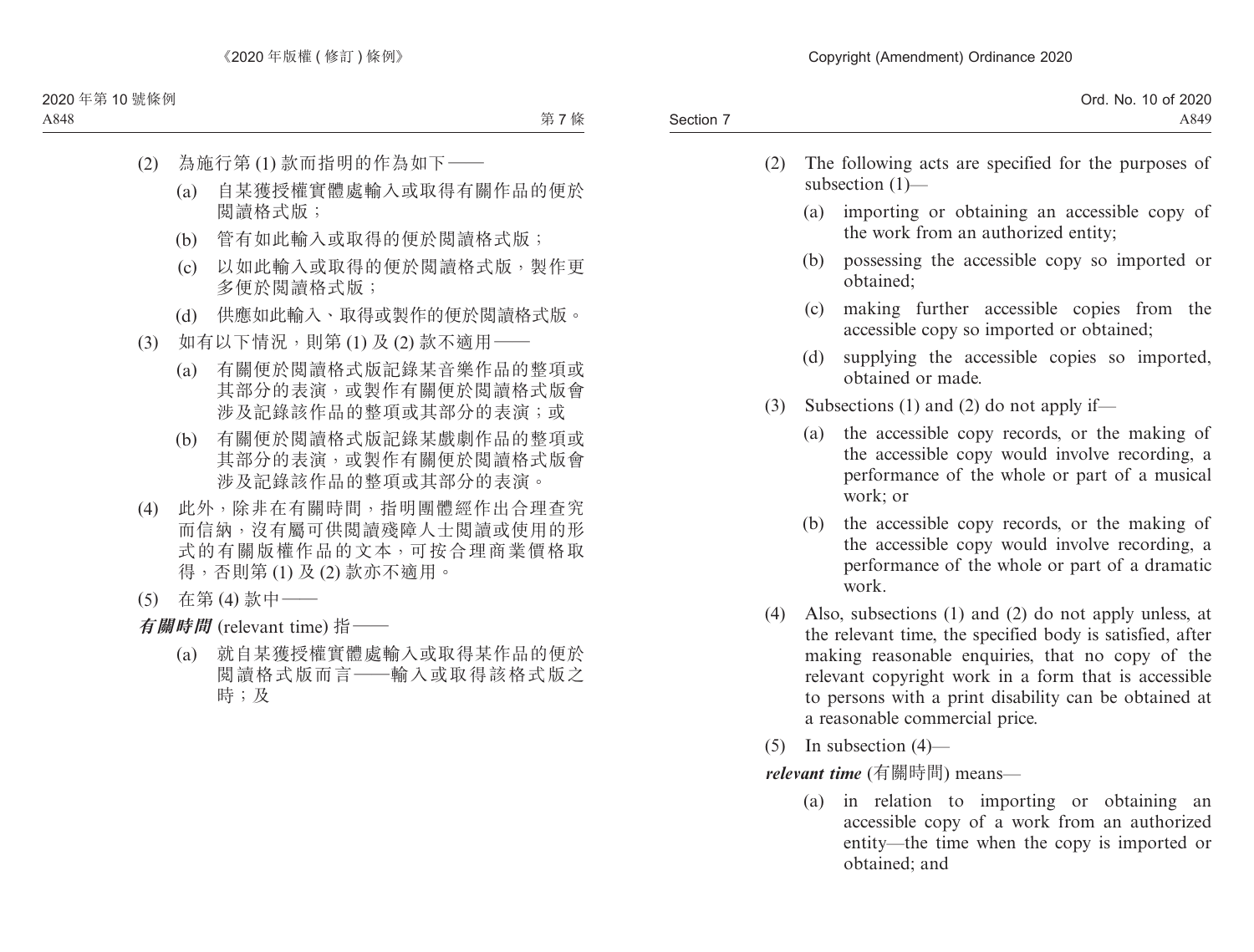- (b) in relation to making a further accessible copy from an accessible copy of a work—the time when the further accessible copy is made.
- (6) If the specified body charges for importing, obtaining, making or supplying an accessible copy under this section, the sum charged must not exceed the cost incurred in importing, obtaining, making or supplying the copy.
- (7) Where an accessible copy which apart from this section would be an infringing copy is imported, obtained, possessed, made or supplied in accordance with this section but is subsequently dealt with, it is to be treated as an infringing copy—
	- (a) for the purpose of that dealing; and
	- (b) if that dealing infringes copyright, for all subsequent purposes.
- (8) In subsection (7)—
- *dealt with* (被用以進行交易) means sold, let for hire, or offered or exposed for sale or hire.

## **40CC. Provisions relating to master copy**

- (1) Sections  $40B(1)$ ,  $40C(1)$  and  $40CA(1)$  do not apply if—
	- (a) the relevant master copy is an infringing copy;
	- (b) the relevant master copy is a copy of a sound recording that comprises only of the performance of—
		- (i) the whole or part of a musical work;
		- (ii) music in which words are spoken, or are sung, incidentally to or in association with the music;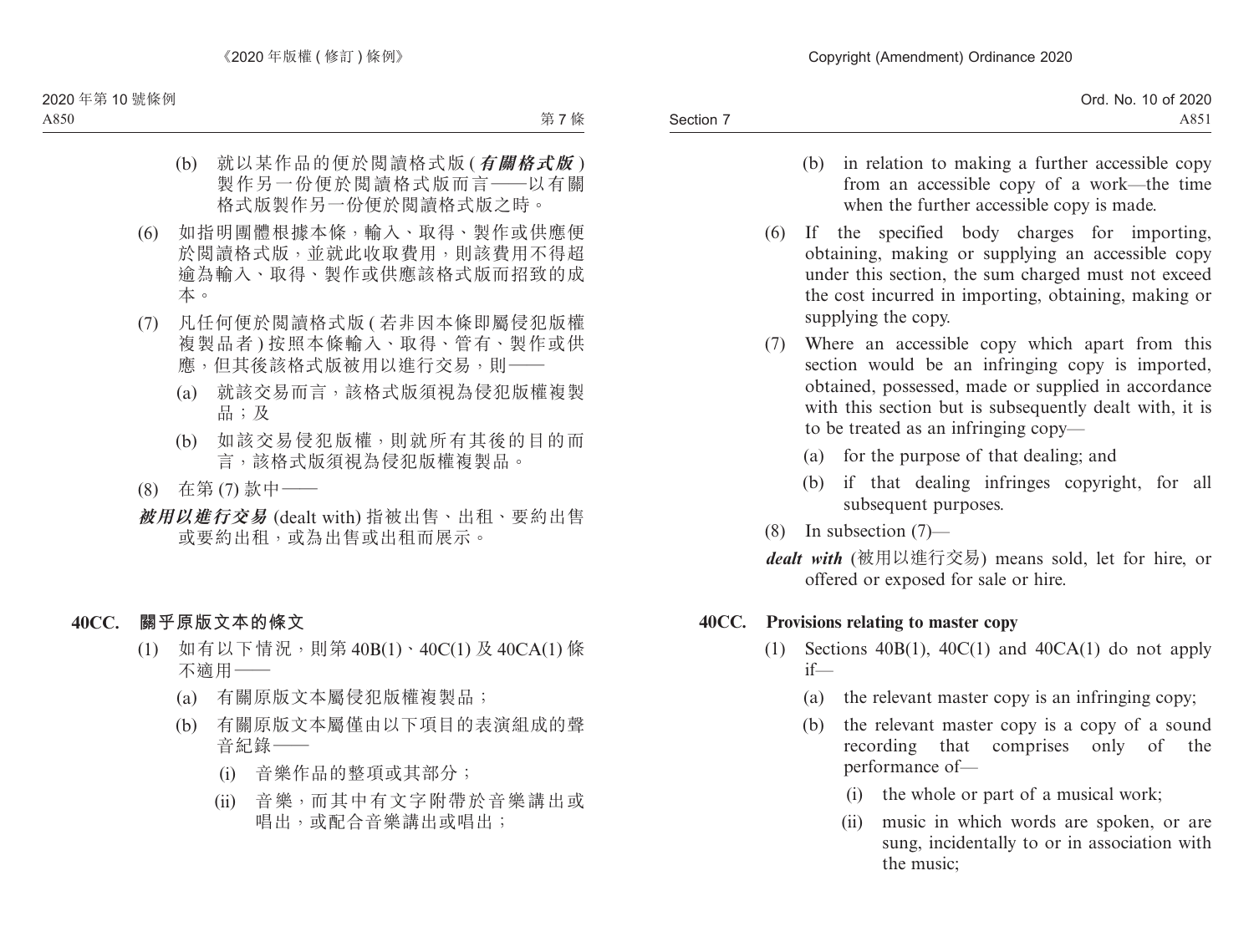|           | Ord. No. 10 of 2020 |
|-----------|---------------------|
| Section 8 | A853                |

- (iii) the whole or part of a dramatic work; or
- (iv) any combination of the items described in subparagraphs (i), (ii) and (iii);
- (c) the relevant master copy is of the whole or part of a musical work, and the making of an accessible copy would involve recording a performance of the whole or part of the work; or
- (d) the relevant master copy is of the whole or part of a dramatic work, and the making of an accessible copy would involve recording a performance of the whole or part of the work.
- (2) In this section—
- *relevant master copy* (有關原版文本), in relation to section  $40B(1)$ ,  $40C(1)$  or  $40CA(1)$ , means a master copy as defined by that section.".

## **8. Section 40D amended (intermediate copies)**

(1) Section 40D(1), Chinese text—

## **Repeal**

"文本的指明團體,可管有任何在製作該便於閱讀文本"

## **Substitute**

"格式版的指明團體,可管有任何在製作該便於閱讀格 式版" .

(2) Section 40D(1)(a), Chinese text—

## **Repeal**

"文本"

# **Substitute**

"格式版".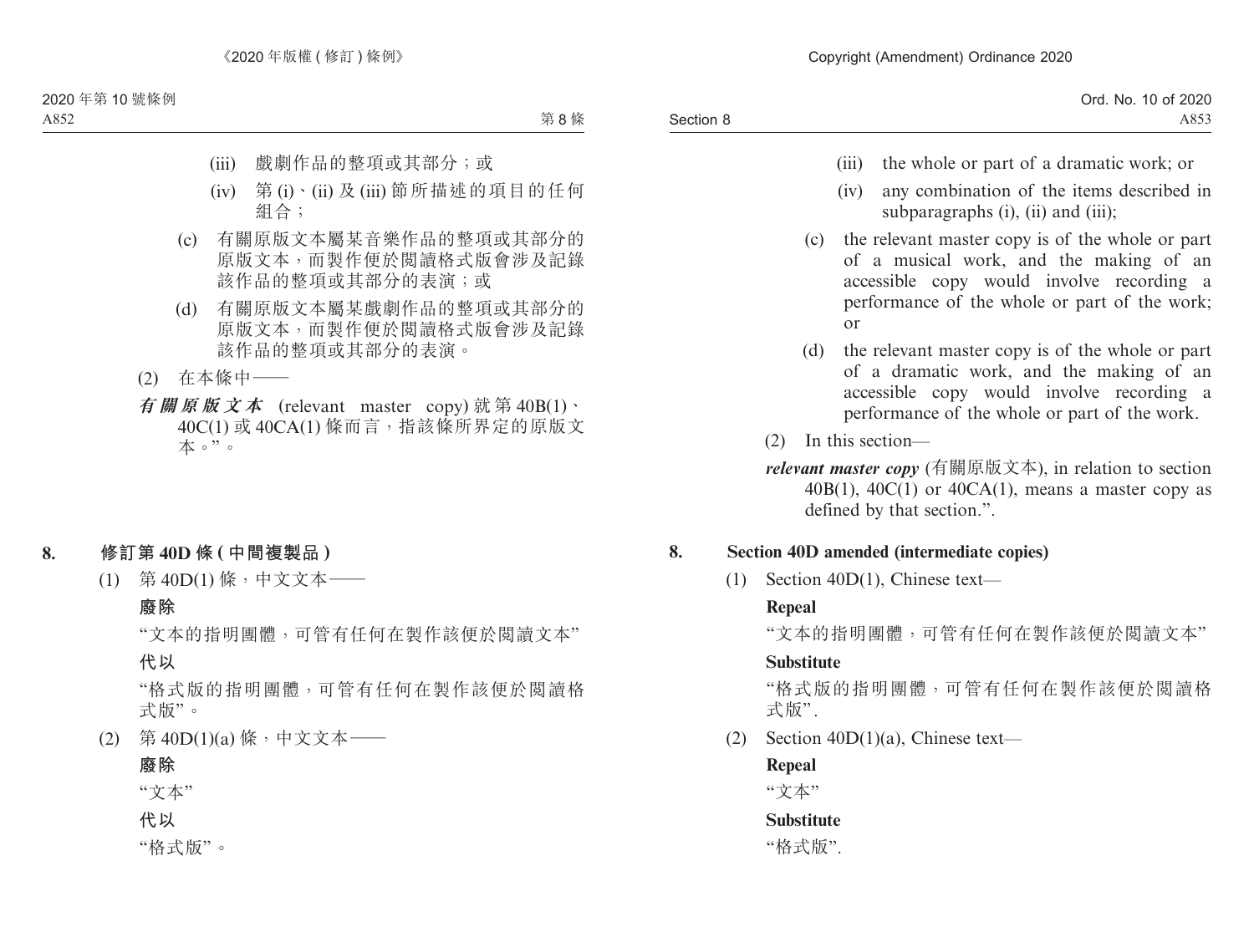|           | Ord. No. 10 of 2020 |
|-----------|---------------------|
| Section 9 | A855                |

(3) Section 40D(3), Chinese text—

**Repeal** "文本"

#### **Substitute**

"格式版".

 $(4)$  Section  $40D(5)$ —

#### **Repeal**

"The requirement under subsection"

#### **Substitute**

"Subsection".

#### **9. Section 40E amended (records to be kept by specified bodies)**

(1) Section 40E(1), Chinese text—

#### **Repeal**

"必須在根據第 40C 條製作或供應任何便於閱讀文本之 後,在切實可行範圍內,盡快就該便於閱讀文本"

#### **Substitute**

"須在根據第 40C 條製作或供應任何便於閱讀格式版之 後,在切實可行範圍內,盡快就該便於閱讀格式版".

(2) Section 40E(2)(a), Chinese text—

#### **Repeal**

"文本"

#### **Substitute**

"格式版".

(3) Section 40E(2)(b), Chinese text—

#### **Repeal**

"文本"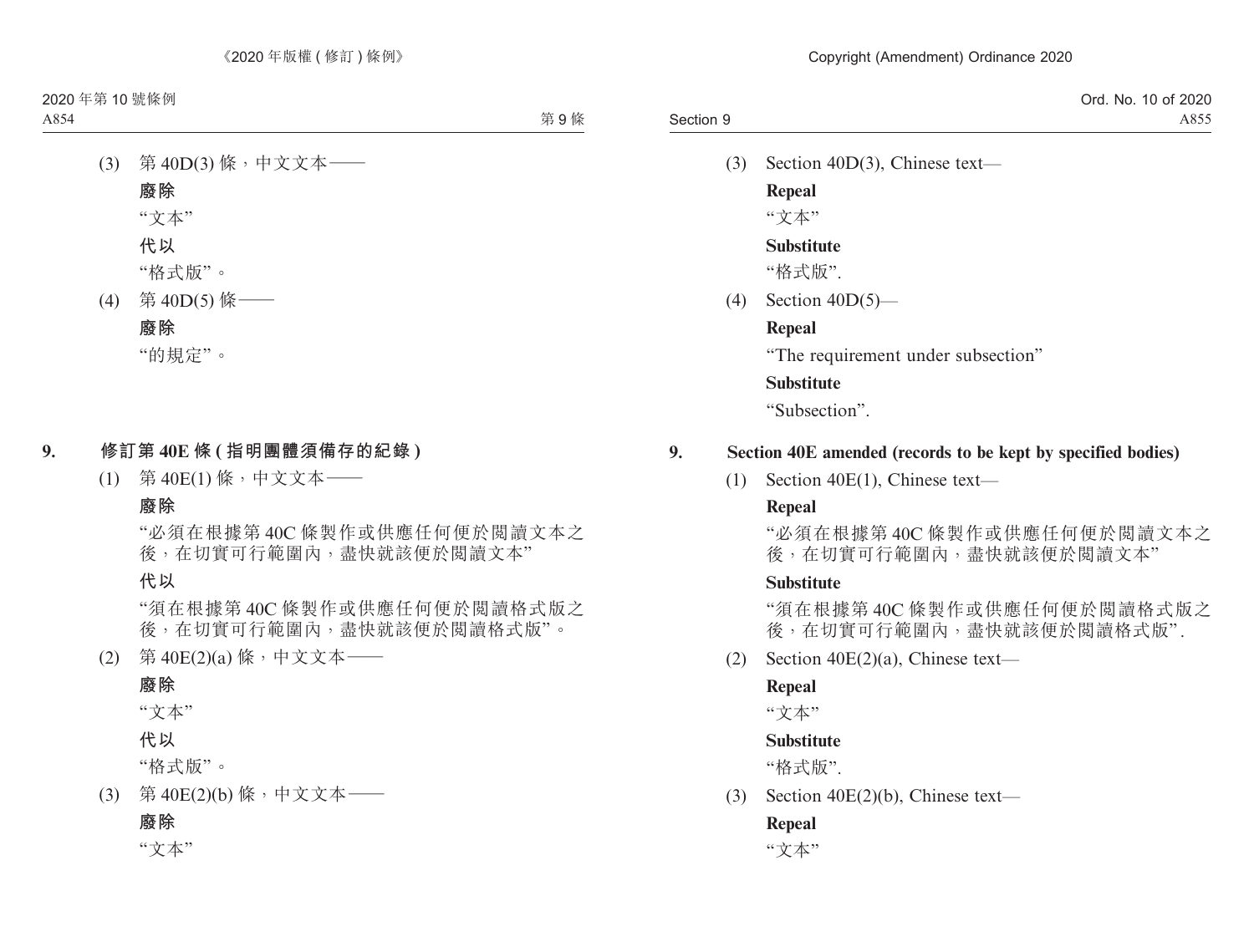#### **Substitute**

"格式版".

(4) Section  $40E(2)(c)$ , after "copy"—

#### **Add**

"or, if the title, publisher or edition is not known, a description of the relevant master copy".

 $(5)$  Section  $40E(2)(d)$ —

## **Repeal**

"where the accessible copy is made for or supplied to a body or a class of persons,"

## **Substitute**

"if the accessible copy is made for or supplied to a body or a class of persons—".

(6) Section  $40E(2)(e)$ —

## **Repeal**

"where more than one copy of the accessible copy is made or supplied,"

## **Substitute**

"if more than one copy of the accessible copy is made or supplied—".

(7) After section 40E(2)—

# **Add**

"(2A) A specified body must make a record of any accessible copy exported or supplied under section 40CA as soon as practicable after it is exported or supplied.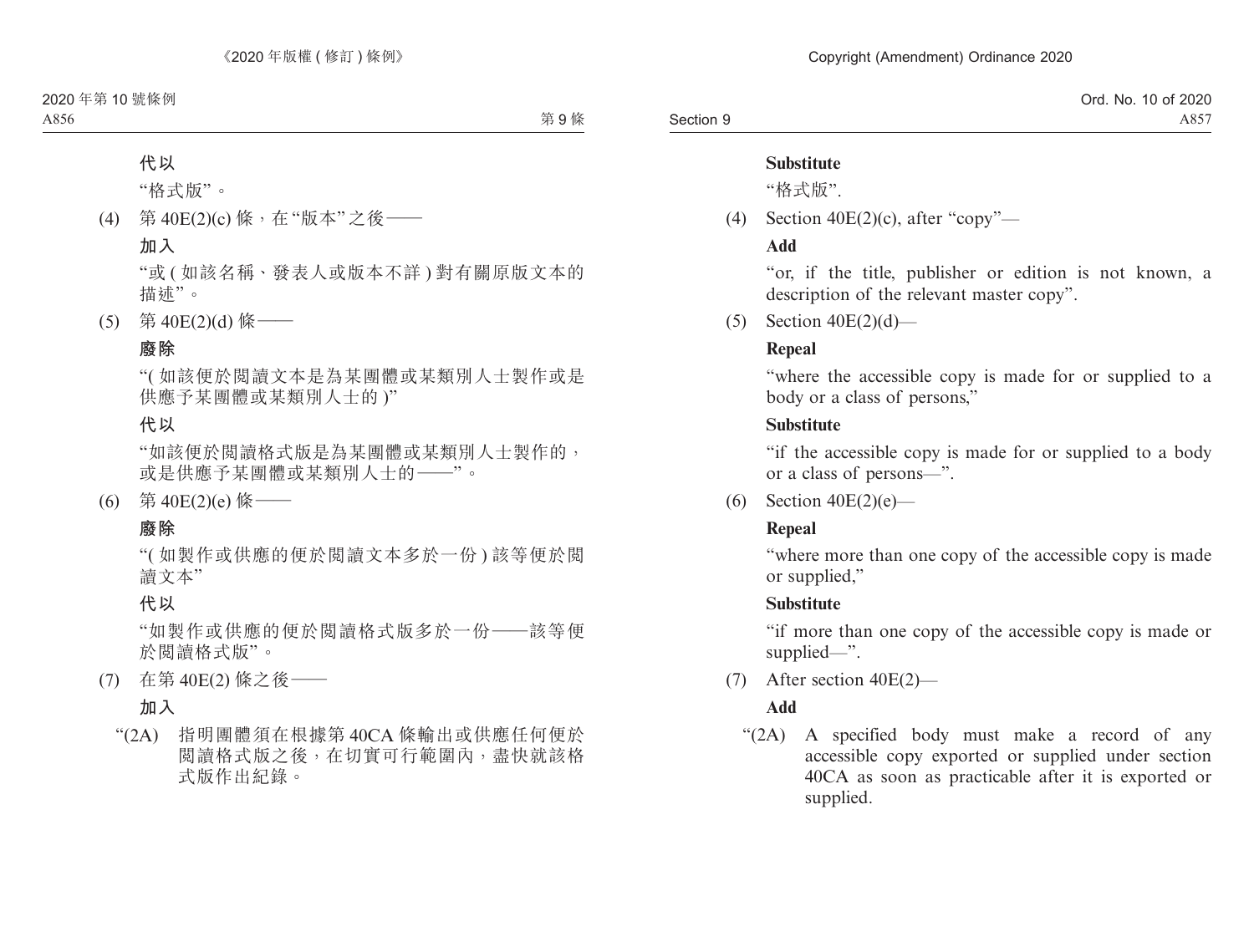| Ord. No. 10 of 2020 |
|---------------------|
| A859                |
|                     |

- (2B) The record referred to in subsection (2A) must include—
	- (a) the date on which the specified body sent the accessible copy to the authorized entity;
	- (b) the form of the accessible copy;
	- (c) the title, publisher and edition of the relevant master copy or, if the title, publisher or edition is not known, a description of the relevant master copy; and
	- (d) the name of the authorized entity to which the accessible copy is exported or supplied.
- (2C) A specified body must make a record of any accessible copy imported or obtained under section 40CB as soon as practicable after it is imported or obtained.
- (2D) The record referred to in subsection (2C) must include—
	- (a) the date on which the accessible copy is received by the specified body;
	- (b) the form of the accessible copy;
	- (c) the title, publisher and edition of the relevant copyright work or, if the title, publisher or edition is not known, a description of the relevant copyright work;
	- (d) the name of the authorized entity from which the accessible copy is imported or obtained;
	- (e) the name or description of the person or persons to whom the accessible copy is supplied under section 40CB; and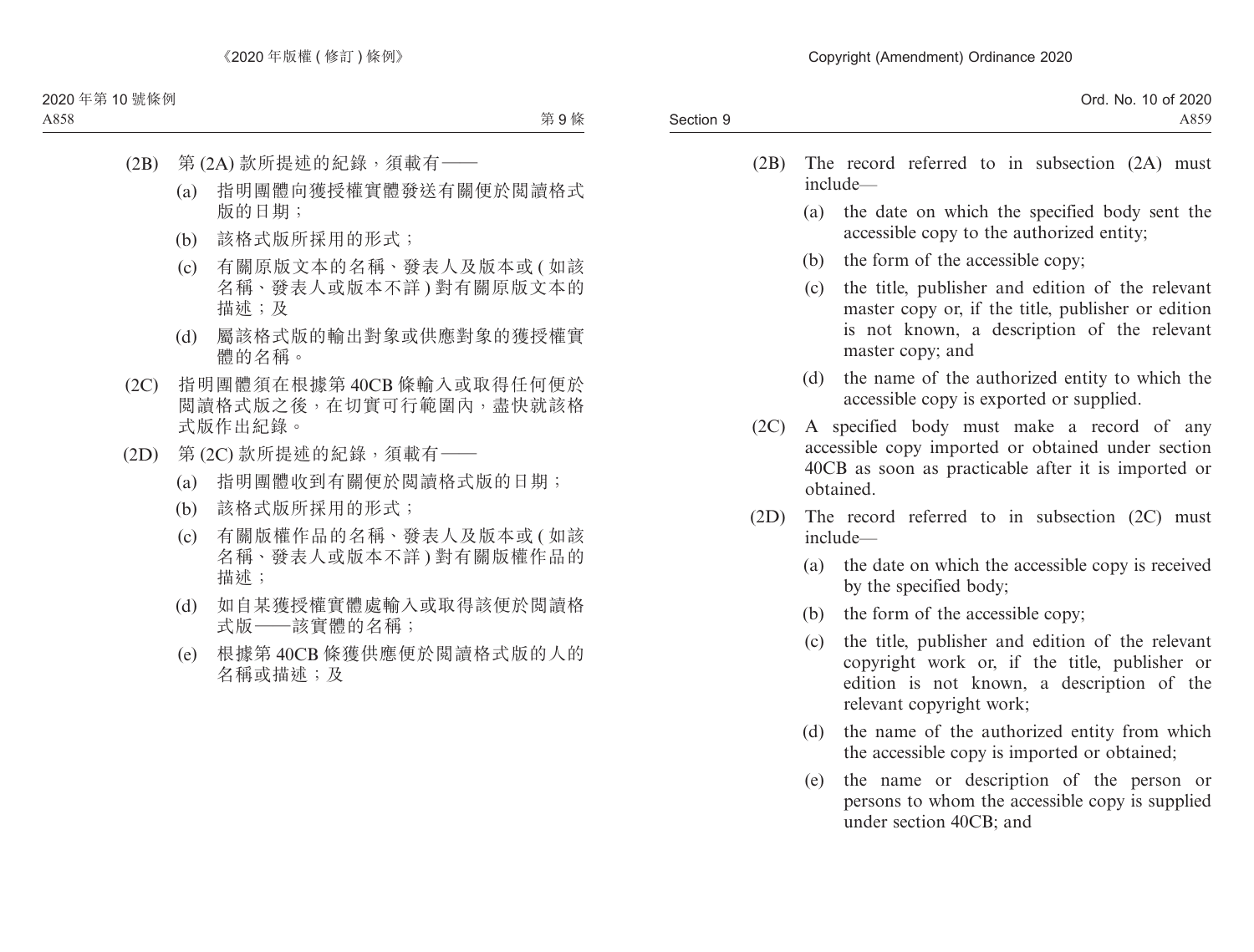- (f) if more than one copy of the accessible copy is so supplied—the total number of such copies.".
- (8) Section  $40E(4)(c)$ , after "copy"—

#### **Add**

"or, if the title, publisher or edition is not known, a description of the relevant master copy".

(9) Section 40E(5)(a)—

#### **Repeal**

 $``(1)"$ 

#### **Substitute**

"(1),  $(2A)$ ,  $(2C)$ ".

- **10. Section 40F amended (supplementary provisions for sections 40A to 40E)**
	- (1) Section 40F(2)—

## **Repeal**

everything after "section 40B"

## **Substitute**

", 40C, 40CA or 40CB) of a copyright work is taken to be accessible to a person with a print disability only if it is as accessible to the person as it would be if the person were not suffering from the disability.".

(2) Section 40F(3), Chinese text—

## **Repeal**

"文本"

## **Substitute**

"格式版".